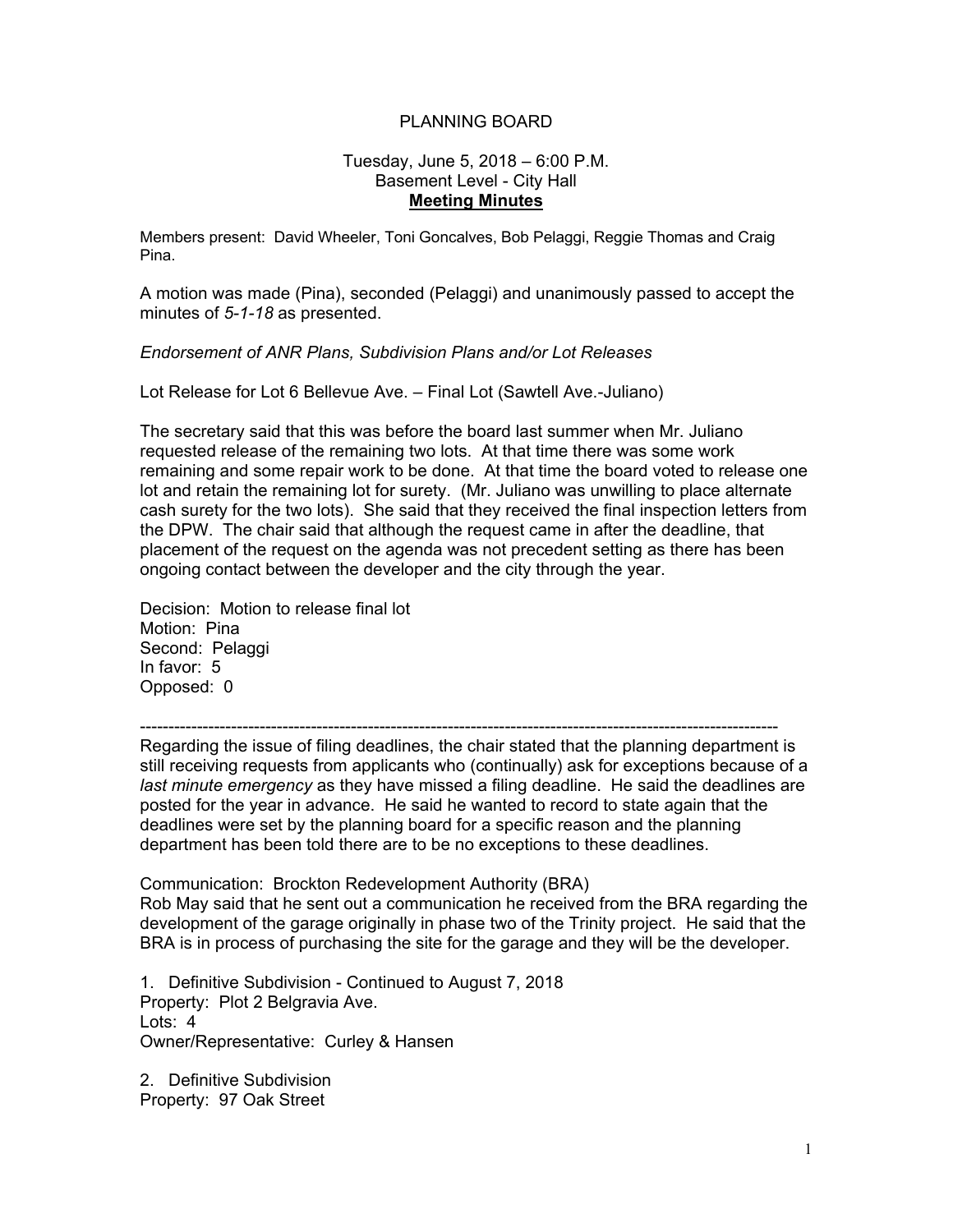Owner/Representative: Manuel Ramos/John Spink Lots: 4

given to the engineer and the property owner on several occasions with no response. Shane O'Brien said that since the original meeting with the owner's representative there has been no further contact. The peer review and city review both outline numerous deficiencies in the plans. Mr. Ramos was asked to make sure that his representative meets with everyone prior to re-submitting plans. This information (review) has been

Rob May said he would recommend a denial of this application at this time as it seems that the engineer is unwilling or unable to produce the necessary plans and information. He said that it is also our understanding that there has never been any abutter notification made.

Comments: Councilor Anne Beauregard said that the neighbors are opposed to this project. There are problems with the home as is.

Decision: Motion to deny without prejudice Motion: Pina Second: Thomas In favor: 5 Opposed: 0

3. Permission for Return to the ZBA Property: Plot 41 Hawley Street – Continued to August 7, 2018 ZBA Denial: 11/14/17 Applicant/Representative: Attorney John McCluskey

4. Permission for Return to the ZBA Property: 136 Highland Street ZBA Denial: 4/10/18 Applicant/Representative: Attorney John Creedon

Applicant's statement: Attorney Creedon said this is currently a large single family house and the new owner would like to convert it into a two family. He said the ZBA was concerned that fire trucks could not get by the two spaces proposed by the entrance in the driveway. He said they have relocated the parking spaces.

Bruce Malcolm said that the property drops severely in back and that was the reason for parking in the driveway; he said they adding a versa lock wall around the back.

No public comment.

Decision: Motion to grant permission to return to the ZBA. Motion: Pina Second: Pelaggi In favor: 5 Opposed: 0

5. Permission for Return to the ZBA Property: 78 Kingman Street